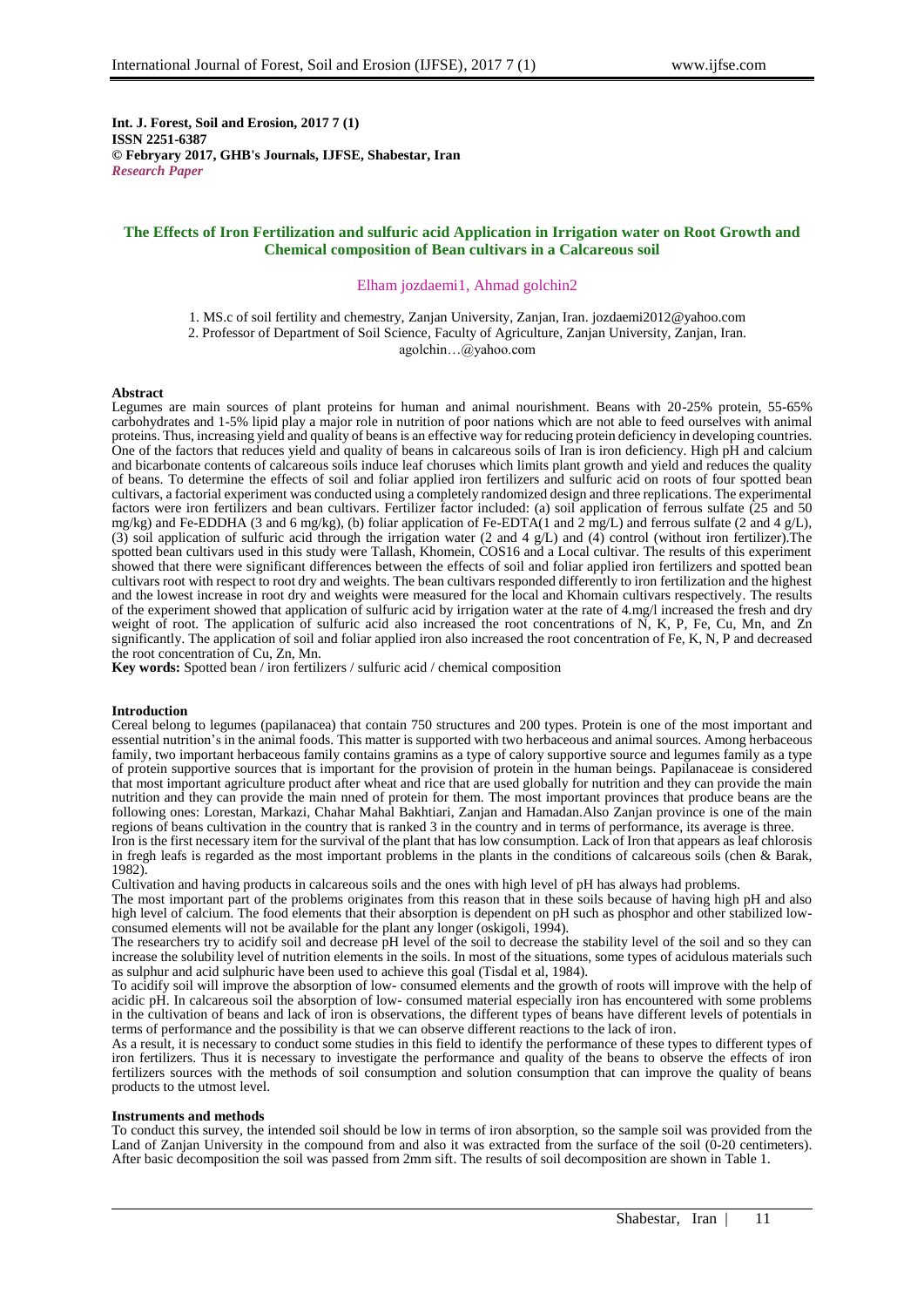| Table 1: The Results of soil Decomposition in this Experiment |      |      |         |      |     |                 |            |                   |                        |                   |  |
|---------------------------------------------------------------|------|------|---------|------|-----|-----------------|------------|-------------------|------------------------|-------------------|--|
| cuس                                                           | Fe   | K    | Zn      | P    | Mn  | Soil<br>texture | pН<br>Soil | Soil EC<br>(ds/m) | Moisture<br>Percentage | Organic<br>Carbon |  |
|                                                               |      |      | (Mg/Kg) |      |     |                 |            |                   |                        |                   |  |
| 0.04                                                          | 0.68 | 1.02 | 490     | 1.22 | 2.5 | Loam            | 7.67       | 1.14              | 1.27                   | 4.28              |  |

In order to study the effects of soil applications and iron solution and acid sulphuric application in irrigation was effective on the growth and chemical composition of different types of beans in calcareous soil. It was conducted in the experimental situation and with three repetitions in the random scheme and in the Zanjan University. In this experiment, 2 levels of acid sulphuric containing 2 and 4 grams of liter, and calcareous sulphate 75 and 150 kg in Hectare, calcareous sekosetrin 3 and 6 mg ram in a kilo, and ferry sulfate with solution strength of 2 and 4 gram in the liter and Fe – EDTA were all considered in 1 and 2 grams in a liter.

Also there was one experimental level. This experiments had 44 treatments that was conducted in three repetitions and totally there was 132 experimental situations.

Using experimental treatments to the soil was conducted in plastic vases that for each vote the amount of soil was 3 kilogram to use treatment, we can use acid sulphuric acid in the irrigation water and it was used for irrigation. the level of plt in the irrigation water and after acid sulphuric addition with the strength of 2 and 4 grams in a liter decreased from 7/3 to 1/90 and  $1/70$  respectively. Fore alpha treatment and sequestering 138 were added to distilled water as a type of soil consuming usage and then it was added to soil of vases in the spray form regularly. for spray iron solution with Fe- EDTA and Foray sulfate, it was tested initially out of experimental testing place on the leafs of beans and after ensuring certainty about not having any burn, they were implemented during 2 times and before blooming in every 18 during 2 times and before blooming in every 18 days.

The first stage of spray solution was conducted in the 10<sup>th</sup> of July in the way that all the plants were soaked completely.

The second stage was implemented is days later. Spraying solution was conducted in the evenings and one hour before sunset in the evenings and one hour before sunset in the clear weather. Bean seed had four types called Khomeini, Tallish, local, and cos 16 from Khodabandeh city and its cultivation was on 6<sup>th</sup> of Jun in 2008. In each vase 3 seeds of bean with the depth of five from the surface of soil was cultivated and after cultivation, we had irrigation.

Irrigation was conducted with the help of pumped water of city and it should be mentioned that acid sulphoric treatment was conducted in the irrigation water. The amount of consumed water in each irrigation could change the humidity level of the soil to the potentials of the land.

With reference to the growth period of beans types in October and November 1387, and after the separation of roots and washing them with distilled water they were dried and weighted at 60 centigrade temperature.

Then the dried samples were ground and they were passed from 0/5 mm sifts.

### Prepared for laboratory analysis.

The required amount of elements contained Azote and it was based on a typical method of casual distill, and phosphor was measured with Spectrophotometer machine and potassium also was measured with film photometer machine. The lowconsumed elements contained Zn, Fe, Mn, and Cu were all measured by atomic absorption machine.

After cleat collection and gathering the required information, we made use of SASS to analyze variances. Excel software was used to draw graphs.

## **Discussions and conclusion**

The results of the experiment showed that there is a significant difference between the different types of beans in dry and fresh weight. (Table 2). The highest and the lowest level of fresh and dry weight were observed respectively in local and khomein types.

|           | Table 2. The results of variance decomposition root in dry and weight spotted bean cultivars |                      |  |  |  |  |  |
|-----------|----------------------------------------------------------------------------------------------|----------------------|--|--|--|--|--|
| Cultivars | Root dry weight(g)                                                                           | Root fresh weight(g) |  |  |  |  |  |
| (Tallash) | 0.212 <sub>b</sub>                                                                           | 2.031 <sub>b</sub>   |  |  |  |  |  |
| (Khomain) | 0.192c                                                                                       | 2.006c               |  |  |  |  |  |
| (COS16)   | 0.216 <sub>b</sub>                                                                           | 2.028b               |  |  |  |  |  |
| (Local)   | 0.238a                                                                                       | 2.099a               |  |  |  |  |  |

Many researchers conducted many studies about the relationship between growth and physiological parameters of bean roots and they concluded that Genotype roots of beans had some significant differences in terms of absorption power, that this difference in the power of absorption will lead to increase of Biomass in some numbers. (Byrne et al, 2001, Jaegger, et al, 2000).

As it can be seen in Table II, the highest weight of fresh and dry roots was related to local number that this weight increase can show the genetic talent of this rate in the absorption. Also the increase of secondary roots can be another reason to increase fresh and dry weight (Hamze et al, 2004). Based on the ideas. Of some researchers, this kind of weight increase in the beans is influenced by genetic factors of the plants (Morghan, 2002).

Also pentane and varennes (2005) showed that growth parameters and the style of nutrition in different types would lead to stability differences against lack of iron that this issue can be effective on fresh and dry weight. The application of acid sulphuric in the irrigation water was in the rate of 4 gram in the liter that its proportion to iron fertilizers sources increased in fresh and dry weights of roots. Besides, there was a significant difference. Between iron fertilizers sources. (Diagram1).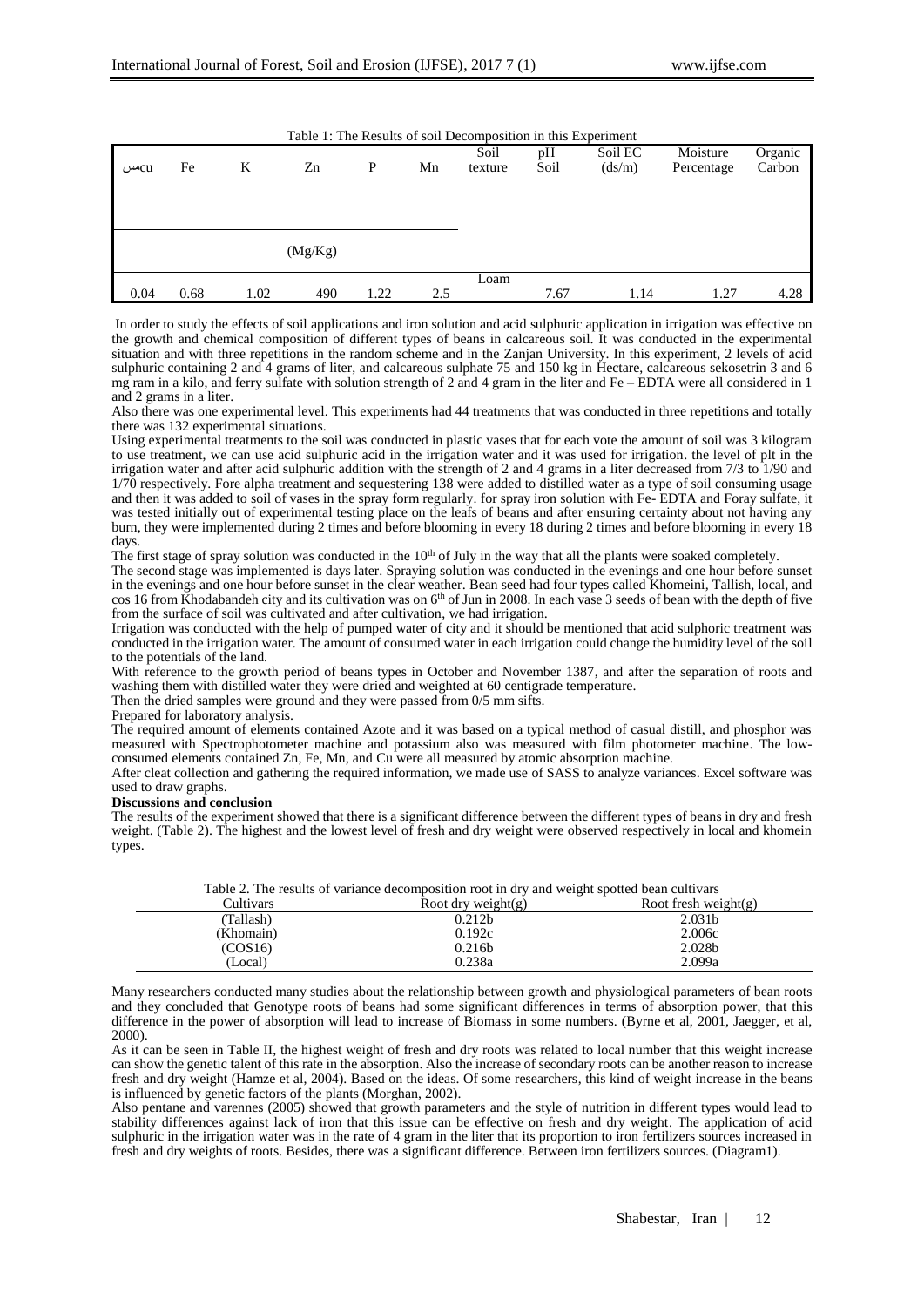

Diagram 1: The effects of Iron fertilizers and application sulfuric acid in Irrigation water on root dry and weights

1) Control

- 2) Soil applied sulfuric acid,2 gr/liter
- 3) Soil applied sulfuric acid,  $4gt/$ mer
- 4) Soil applied ferrous solphate,75kg/ha
- 5) Soil applied ferrous solphate, 150kg/ha
- 6) Soil applied Fe-EDDHA, 3mg/kg
- 7) Soil applied Fe-EDDHA,6mg/kg
- 8) Foliar applied ferrous sulphate, 2gr/liter
- 9) Foliar applied ferrous sulphate, 4gr/liter
- 10) Foliar applied Fe-EDTA, 1gr/liter
- 11) Foliar applied Fe-EDTA, 2gr/liter

Different types of products grow at different levels of soil pH. Some products have good growth in higher pH. Sirohi and khan (2008) have revealed that acidifying soil will lead to the dry and fresh wet incense of clover roots, even if beans do not have good growth in high poll level and in the presence of lime and carbonate, and also Osmond et al, (2002). Have reported that the growth of bean roots will increase with the increase of pH. Kenoo *et. al* (2000) heve revealed that this type of fresh and dry weight increase in the root can be because of photosynthesis increase. Shaukat and khan (2008) also have reported that acid rain with pH at 3 and 4 levels can increase the fresh and dry weight in the tomato significantly.

These results rein line with the studies of Guardia and Alkantra (2002) that have shown that the decrease of Bicarbonate content and soil pH can decrease the fresh and dry weights in onion and peach roots. As it can be seen in diagram1, there is a significant difference between different sources of iron in terms of dry and fresh weights and all iron applied sources in either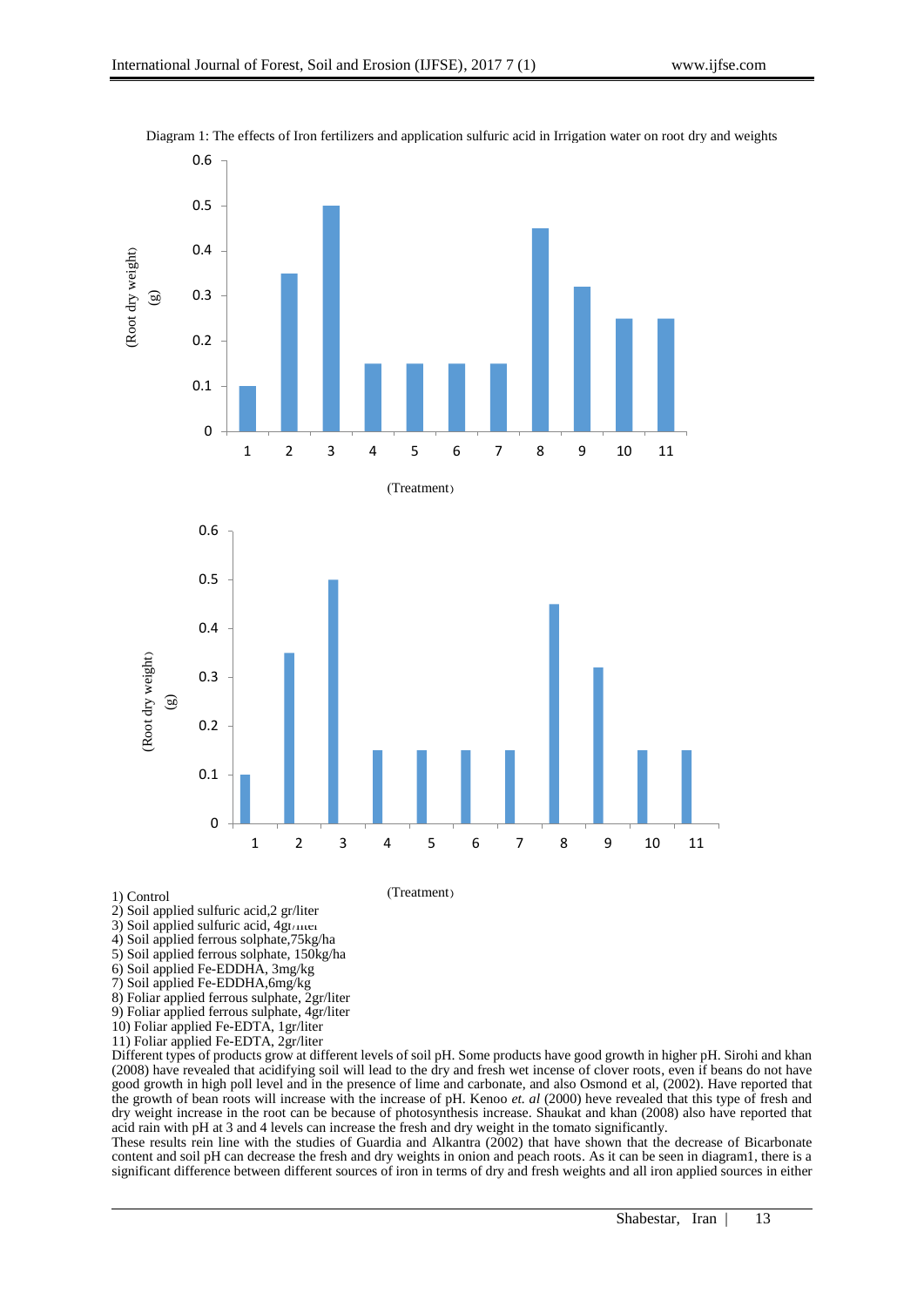solution spray or calcareous form has higher rate in comparison with control group. The highest rate of dry and fresh rate was related to Iron sulfate (2 gram in a liter). Peter and Roca (2003) investigated the growth of bean in the lack of iron and compared the roots in terms of morphology and physiology.

The results of their research showed that the plants with the lack of iron were shorter, thicker, and in brown colors while other roots had white colors and were taller.

Lack of iron can lead to weight decrease and root length that has negative effects on the weight of root. Romizadeh and Karimian (1996) have reported that the application of iron sources on fresh and dry weights has had significant effects and the same results have been reported by Moosavi and Ronaghi (2010) that soil application and iron solution spray has had significant effect on dry and fresh weights. Also pestanna and varennes (2005) showed that the application of iron fertilizer sources in different levels has had different effects on the amount of fresh and dry weights in control groups. The same and similar results were reported by click et, al, (2008) that showed the application of iron solution spray in the increase of dry and fresh weight of corn root.

Based on the diagram, it can be shown that amongst the applied iron fertilizer sources, the highest rate of fresh and dry weights was related to iron sulfate in the form of solution spray. In line with our studies, Ghasemi et al. (2005) showed that the application of iron sulfate in the form of spray solution of peas genotypes could increase dry and fresh weights of roots. Also peter and Roca (2003) have used iron fertilizer sources in the beans for the investigation of iron lack in the beans the results of the study showed that the application of iron sulfate in solution spray form had significant effect on the growth of roots and sprayed. beans with iron sulphate hadootirregular morphological structures in the roots while making use of Fe- EDDHA in the form of solution spray had little effect on the growth of root in comparison with iron sulfate.

Application of acid sulphoric in irrigation water led to the increase of N, P, K, Mn, Zn, Fe, Cu in the roots compared to control group (Table 3).

Table 3: The results of variance analysis and the effects of iron fertilizers and application of acid sulfuric in irrigation water on root chemical composition

| شاهد (Control)                                      | 4.9c  | 0.52c             | 0.08f             | 82.50c  | 53.75b  | 51.80b  | 20 <sub>b</sub>    |
|-----------------------------------------------------|-------|-------------------|-------------------|---------|---------|---------|--------------------|
| Soil applied sulfuric acid<br>(2g/liter)            | 6.16a | 0.56a             | 1.12cd            | 536.53a | 57.08a  | 58.88a  | 24.72a             |
| Soil applied sulfuric acid<br>(4g/liter)            | 6.20a | 0.55 <sub>b</sub> | 1.02de            | 537.22a | 57.91a  | 59.44a  | 25.27a             |
| Soil applied ferrous sulfate<br>(27kg/ha)           | 5.40b | 0.28g             | 0.93e             | 522.92a | 44.44ef | 46.38d  | 12.91ef            |
| Soil applied ferrous sulfate<br>$(150\text{kg/ha})$ | 5.42b | 0.28g             | 1.01de            | 501.53a | 45.55e  | 46.66d  | 13.75de            |
| Soil applied Fe-EDDHA(3mg/kg)                       | 5.51b | 0.29f             | 1.18c             | 380.14b | 48.19c  | 49.16c  | 14.44cd            |
| Soil applied Fe-EDDHA(6mg/kg)                       | 5.57b | 0.29f             | 1.24c             | 380.83b | 48.75c  | 50.83b  | 15.41c             |
| Foliar applied ferrous sulfate<br>(2g/liter)        | 5.72b | 0.29e             | 1.43 <sub>b</sub> | 530a    | 45.69e  | 45.13de | 11.25gh            |
| Foliar applied ferrous sulfate<br>(4g/liter)        | 5.50b | 0.29e             | 1.51b             | 631.11a | 46.94d  | 46.11d  | 12.22fg            |
| Foliar applied Fe-EDDHA<br>(1g/liter)               | 5.55b | 0.30d             | 1.67a             | 526.81a | 44.02f  | 44.16e  | 10.27h             |
| Foliar applied Fe-EDDHA<br>(2g/liter)               | 5.58b | 0.30d             | 1.76a             | 528.75a | 44.86ef | 44.58e  | 10.97 <sub>h</sub> |

Acidifying soil can improve the absorption level of high frequency used and low- frequency used elements in the soil and the roots in acidic environment can have better growth.

Acidifying soil will lead to the decrease of Iron type. III by Reductase enzyme that is not a good stimulator. In order to respond and compensate for the iron deficiency, Zaharieve el al. (2004), Schmidth (2006), Data and Fennadez (2000) also have reported that grown sun flowers had higher level of Zn and Cu compared to the control group in the roots. It was in a manner that with chemical decomposition, we had higher and significant level of increase in the iron, Zn, and Cu in the root compared to control group. Based on Table III, acid sulfuric application in the irrigation water led to the increase of potassium in the root. The reason for this increase is related to the neutralization of Bicarbonate Ion by acid sulfuric (Gardia & Alcantara, 2002).

The application of iron fertilizer sources in the form of solution spray and soil led to the increase of Azot, potassium and Iron and the decrease of fosphore, Mangenez, and copper on the root (Table 3). The decrease in the level of fosphore content root was related to the creation of iron fosphate (kalbasi et al, 1988). Miler and Clike (2008) have reported that with the increase of iron in jenotypes of tomato and the increase of potassium compared to control group, the rate of copper, Mangenez, and Zinc will decrease in the root and in some types of jenotypes, they fo not have significant differences with control group.

Also celike et al (2006) have shown that with the application of Fe- EDTA in the form of potassium solution spray can be increased in the experimental group of corn compared to control group.

As it can be seen in Table III, the sources of iron fertilizer can decrease the strength of copper, Mangenez, and zinc.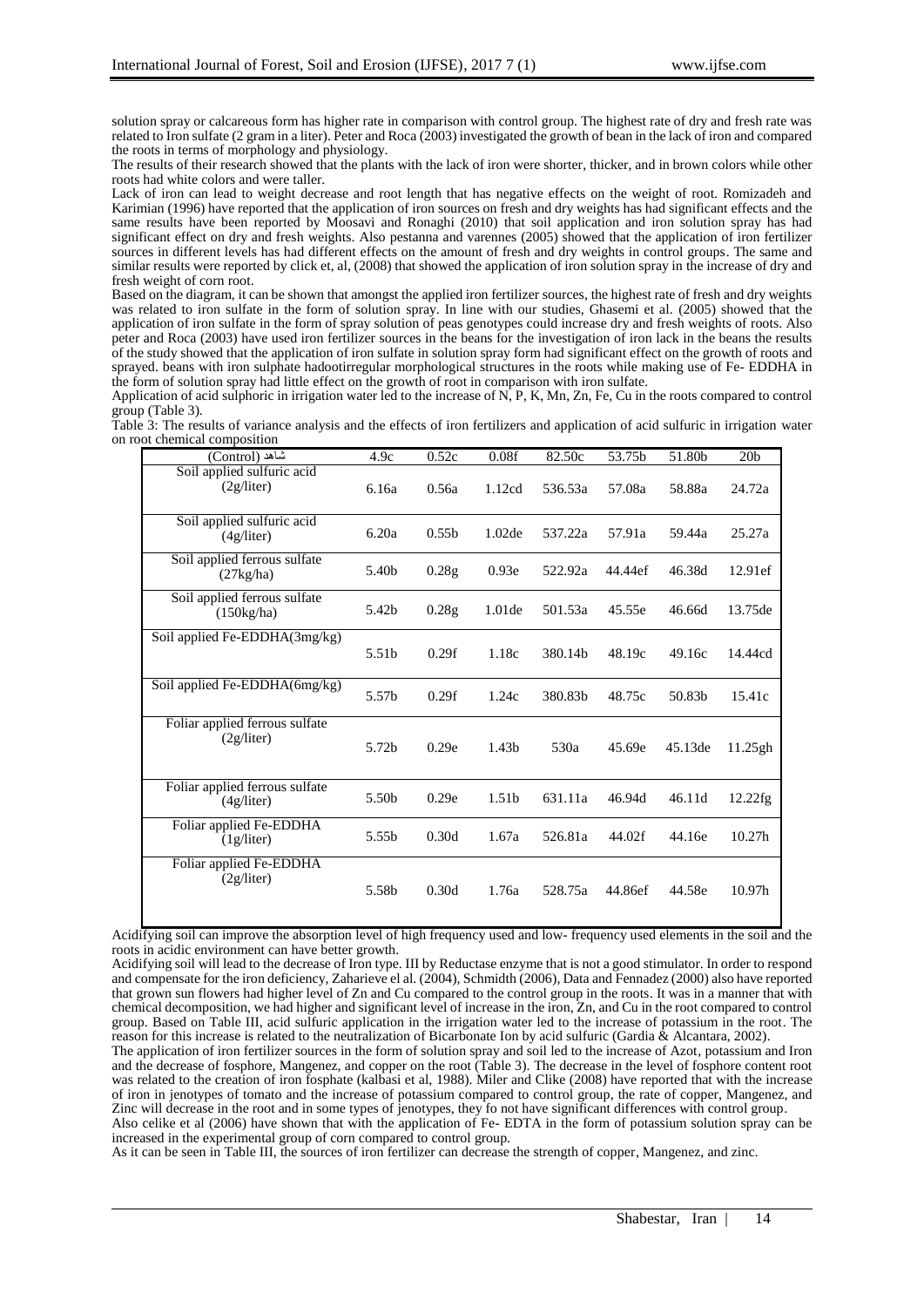The factors that have effect on the soluble features of Mangenez and Oxidation and revival of the soil can determine the potential feature of Mangenez absorption. In a greenhouse study conducted by Mosavi and Ronghi (2010), the interactive effects of iron and mangenez were investigated. The results of the study showed that the application of soil fertilizer sources could decrease the strength of Mangenez in the root and the absorption of Mangenez decreased in the root and in comparsion with control group. Also Mortvedet (2003) in a report found that the reason of strength decrease of Mangeze was related to its strength level which was low.

Roomizadeh and karimian (1996) have reported that the application of different types of iron sources in the absorption of copper or its transfer was effective which was in line with the results of Liebenberg (2004).

Goos and Janson (2003) have revealed that the presence of iron will prevent from zine element absorption in the roots. Also they have referred to the interactive negative effect of iron and zinc that are similar to the results of ltavlin et al (2005).

Based on the results of these researchers, the application of iron fertilizer source led to the obstacles of absorption by the roots. The application of iron fertilizer sources could lead to iron absorption in the root. In the plants with the lack of iron it was located in surrounding regions while in the plants with enough irons, the mechanism of iron structure was observable in main roots (Charalambos et al, 2008).

The results of the study by some scientists like Rombola and Brugeman (2002) showed that the absorption of iron was in the form of  $Fe^{+2}$ . In the condition of iron fertilizer sources in the soil form, iron Fe<sup> $+3$ </sup> should change to Fe<sup> $+2$ </sup> and then it should be absorbed. Differently, iron fertilizer sources can be absorbed in solution spray from and there is no need to change and to have kalat.

Moosavi and Ronaghi (2010) have shown that leaf spray of Iron sulfate can increase the strength of iron solution in the roots that is similar to the findings of Liebenberg (2004).

Edward (2013) dealt with the investigation of leaf application and iron fertilizer soil sources and iron on spinach plant.

The results of the study showed that content of iron in the roots in the treatments that had been sprayed by iron sulfate were higher than control groups, while in other iron treatments, there was not significant differences between them.

Also it was shown that the application of leaf could transfer iron in the plants easier. In the trend of solution spray, the absorption manner was in the form of leaf absorption while in the soil consumption of iron, initially  $Fe^{+3}$  was changed to  $Fe+2$ by Ferik rodaktaz enzymeand then it was absorbed.

# **Conclusion:**

Based on the results of this study, local figure had superiority to commercial figures in terms of Fresh and dry weight. The usage of 4 gram acid sulfuric in one liter of irrigation water could increase the rate of fresh and dry weights for the roots in beans that was more effective than other types of treatments. The application of acid sulphoric in irrigation water was more important that other treatments in terms of providing iron deficiency and its absorption.

Solution spray with iron sulfate was more effective than other solution sprays of iron fertilizers to solve chlorosis due to lime strucyre.

#### **References**

Byrne DH, Rouse RE, Sudahono N.(2001). Tolerance to citrus rootstocks to lime induced iron chlorosis Subtrop. Plant Soil,  $47:7 - 11.$ 

Celik H, Katkat A V, and Basar H. (2006). Effects of bicarbonate induced iron chlorosis on selected nutrient contents and nutrient ratios of shoots and roots of different maize varieties. Journal Agronomy,35:374-369.

Celik H, Katkat H V, and Basar H. (2008). Effects of bicarbonate and iron –deprivation on growth of different maize varieties.American –Eurasian Journal Agricaltuer Environ Science,3(2):169-178.

Charalambos I, Siminis C,and Manolis N. (2008). Iron induces root and leaf Ferric chelate reduction activity in grapevine rootstock 140 ruggeri. Soil Science, 43(3):685–690.

Chen Y, and Barak P.( 1982). Iron nutrition of plants in calcareous soil. European Journal of Soil Science,35:217-2402.

Dela G, Fernánde E.( 2000). Iron reduction by sunflower roots under iron stress. Plant Physiology. 23:167-169.

Edward B. 2013. UPtake and transport of iron ions (Fe+2, Fe+3 supplIed to roots or leaves in spinach (Spinacia oleracea lplants growing under different light conditions). Acta Agrobotanica,2013: 45–52.

Gardia M D,and Alcantara E. (2002). Bicarbonate and iron level increases root to total plant weight ratio in olive and peach root stock.journal of Plant Nutriation.25(5):1021-1032.

Ghasemi-Fasaei R, Ronaghi A, Maftoun M. (2005). Iron-manganese interaction in chickpea as affected by foliar and soil application of iron in a calcareous soil. Soil Science of Plant,36: 1- 9.

Goos R J, Johanson BE. (2000). A comparison of three methods for reducing iron-deficiency chlorosis in soybean.Journal Agronomy,92: 1139-1135.

Hamze M, and Ryan J, Zaabout M. (2004). Screening of citrus rootstocks for lime-induced chlorosis tolerance. Journal of Plant Nutriation, 6:459–46.

Havlin J L, Beaton J D, Tisdale S L,Nelson W L.( 2005). Soil fertility and nutrient management: An introduction to nutrient management. New Jersey, Upper Saddle River America,345p.

Jaegger B, Goldbach H, Sommer K.( 2000). Release from lime induced iron chlorosis by cultan in fruit trees and its characterisation by analysis. Journal of Plant Nutriation,531: 107–113.

Kalbasi M, Filsoof F, and Reazi – Nejad Y.( 1988). Effect of sulfur treatment on yield and uptake of Zn, Fe and Mn by corn, sorghum and soybean. Journal of Plant Nutrition, 11(6 - 11): 1353 – 136.

kenoo A. Kumlay A M, Yildirim E, and Guvvenc I. (2000). Effects of simulated acid rain on plant growth and yield of tomato. Acta Horticulturae,579: 245-248.

Liebenberg A. (2004). Agricultural information services, in cooperation with ARC-Grain Crops Institute Pretoria, South Africa, 43: 448-421.

Miler D,clike Z.(2008). Obligatory reduction of ferric chelates in iron uptake by tomato. Plant Physiology,50:205- 208.

Moosavi A A, and Ronaghi A.( 2010). Growth and ironmanganese relationships in dry bean as affected by foliar and soil applications of iron and manganese in a calcareous soil. Journal of Plant Nutriation, 33: 1353- 1365.

Morghan JT. (2002). Manganese deficiency in bean as affected by Fe –EDDHA and low soil temperature. Soil Science Society American Journal, 49: 1584-1586.

Mortvedt JJ.( 2003). Correcting iron deficiencies in annual and perennial plants. present Technologies and future prospects,245p.

Oskigoli K. (1994). Iron availability in plant tissues – iron chlorosis on calcareous soil. Plant and Soil, 165: 275 – 283.